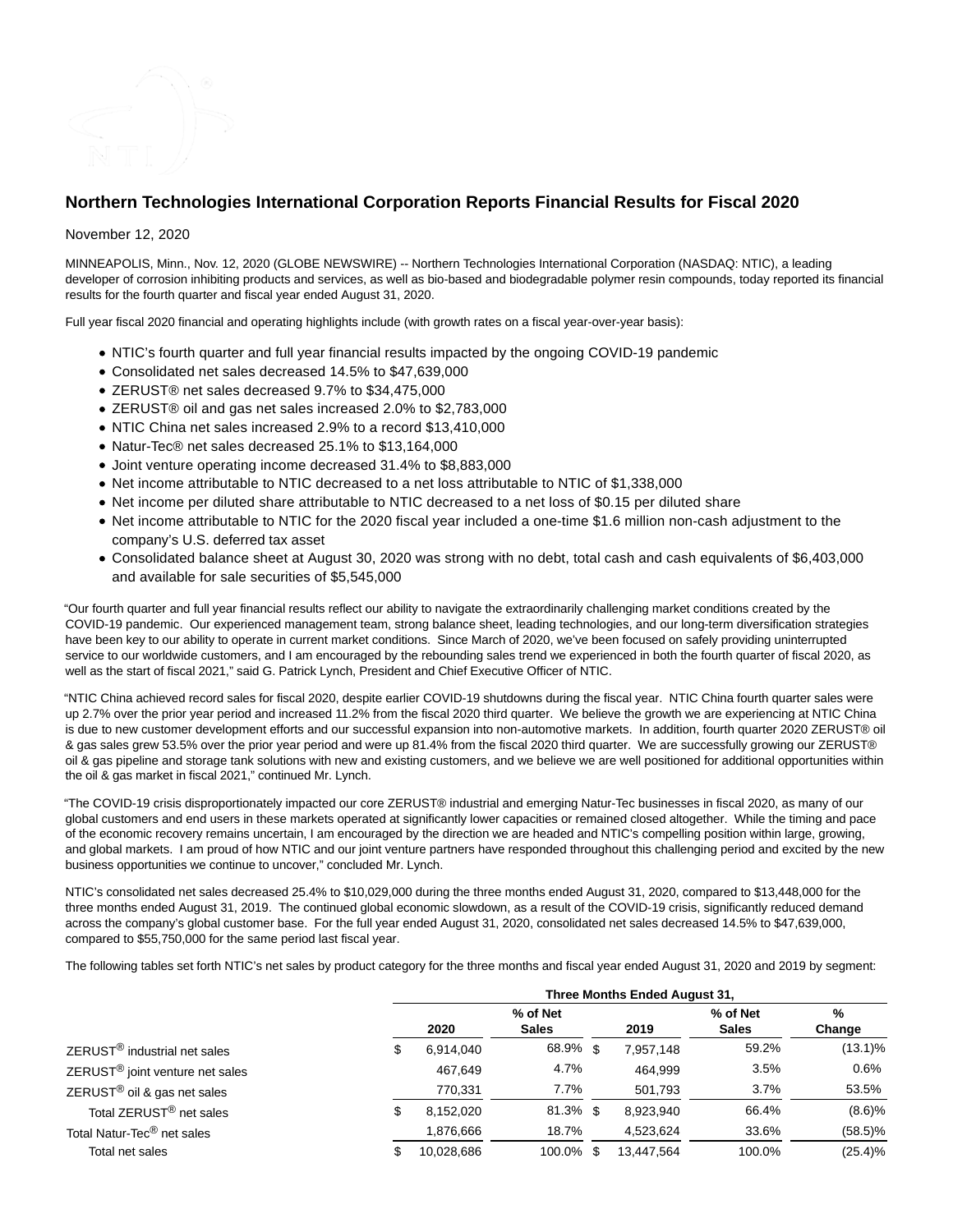|                                             | <b>Fiscal Year Ended August 31,</b> |            |                          |    |            |                          |             |  |
|---------------------------------------------|-------------------------------------|------------|--------------------------|----|------------|--------------------------|-------------|--|
|                                             |                                     | 2020       | % of Net<br><b>Sales</b> |    | 2019       | % of Net<br><b>Sales</b> | %<br>Change |  |
| ZERUST <sup>®</sup> industrial net sales    | \$                                  | 29,719,015 | 62.4%                    | \$ | 32,839,875 | 58.9%                    | (9.5)%      |  |
| ZERUST <sup>®</sup> joint venture net sales |                                     | 1,972,646  | 4.1%                     |    | 2,607,554  | 4.7%                     | $(24.3)\%$  |  |
| ZERUST <sup>®</sup> oil & gas net sales     |                                     | 2,782,874  | 5.8%                     |    | 2,727,283  | 4.9%                     | 2.0%        |  |
| Total ZERUST <sup>®</sup> net sales         |                                     | 34,474,535 | 72.4%                    | \$ | 38,174,712 | 68.5%                    | (9.7)%      |  |
| Total Natur-Tec <sup>®</sup> net sales      |                                     | 13,164,157 | 27.6%                    |    | 17,575,425 | 31.5%                    | $(25.1)\%$  |  |
| Total net sales                             | \$                                  | 47,638,692 | 100.0%                   |    | 55,750,137 | 100.0%                   | (14.5)%     |  |

NTIC's joint venture operating income decreased 37.0% to \$1,925,000 during the three months ended August 31, 2020, compared to joint venture operating income of \$3,057,000 during the three months ended August 31, 2019. This decrease was attributable to a corresponding reduction in total net sales of the joint ventures as fees for services provided to joint ventures are primarily a function of the net sales of NTIC's joint ventures, which decreased 35.4% to \$18,498,000 during the three months ended August 31, 2020, compared to \$28,632,000 for the three months ended August 31, 2019. For fiscal year 2020, NTIC's joint venture operating income decreased 31.4% to \$8,883,000, compared to joint venture operating income of \$12,953,000 during the full year ended August 31, 2019. Net sales of NTIC's joint ventures decreased 24.1% to \$87,030,000 during the full year ended August 31, 2020, compared to \$114,635,000 for the full year ended August 31, 2019.

Operating expenses, as a percent of net sales, for the fourth quarter of fiscal 2020 were 53.0%, compared to 46.6% for the same period last fiscal year. On a dollar basis, fourth quarter operating expenses declined 15.3% because of reduced selling, general and administrative expenses. For the full year, operating expenses, as a percent of net sales, were 49.0%, compared to 43.3% for the same period last fiscal year.

The company reported a net loss attributable to NTIC for the fourth quarter of fiscal 2020 of \$1,765,000, or a loss of \$0.19 per diluted share, compared to net income attributable to NTIC of \$829,000, or \$0.09 per diluted share, for the same period last fiscal year. For the full year ended August 31, 2020, net loss attributable to NTIC was \$1,338,000, or \$0.15 per diluted share, compared \$5,210,000 in net income attributable to NTIC, or \$0.55 per diluted share, for last fiscal year. Net loss attributable to NTIC for the fourth quarter and fiscal year of fiscal 2020 included a one-time \$1.6 million non-cash adjustment to the company's U.S. deferred tax asset, which was required to remove the net U.S. deferred tax asset from NTIC's balance sheet.

NTIC's balance sheet remains strong, with no debt, and working capital of \$27,105,000 at August 31, 2020, including \$6,403,000 in cash and cash equivalents and \$5,545,000 in available for sale securities, compared to \$25,461,000 of working capital at August 31, 2019, including \$5,857,000 in cash and cash equivalents and \$3,565,000 in available for sale securities.

At August 31, 2020, the company had \$24,091,000 of investments in joint ventures, of which \$14,163,000 or 58.8%, is cash, with the remaining balance primarily invested in other working capital.

### **Conference Call and Webcast**

NTIC will host a conference call today at 8:00 a.m. Central Time to review its results of operations for the fourth quarter and full fiscal year of 2020 and its outlook, followed by a question and answer session. The conference call will be available to interested parties through a live audio webcast available through NTIC's website at www.ntic.com or https://ntic.gcs-web.com/events-presentations where the webcast will be archived and accessible for at least 12 months. The dial-in number for the conference call is (877) 670-9776 and the confirmation code is 4094075.

#### **About Northern Technologies International Corporation**

Northern Technologies International Corporation develops and markets proprietary environmentally beneficial products and services in over 60 countries either directly or via a network of subsidiaries, joint ventures, independent distributors and agents. NTIC's primary business is corrosion prevention marketed primarily under the ZERUST<sup>®</sup> brand. NTIC has been selling its proprietary ZERUST<sup>®</sup> rust and corrosion inhibiting products and services to the automotive, electronics, electrical, mechanical, military and retail consumer markets for over 40 years and in recent years has targeted and expanded into the oil and gas industry. NTIC offers worldwide on-site technical consulting for rust and corrosion prevention issues. NTIC's technical service consultants work directly with the end users of NTIC's products to analyze their specific needs and develop systems to meet their technical requirements. NTIC also markets and sells a portfolio of bio-based and biodegradable polymer resins and finished products marketed under the Natur-Tec® brand.

#### **Forward-Looking Statements**

Statements contained in this release that are not historical information are forward-looking statements within the meaning of the Private Securities Litigation Reform Act of 1995. Such statements include NTIC's belief that it is well positioned for additional opportunities within the oil & gas market in fiscal 2021 and other statements that can be identified by words such as "believes," "continues," "expects," "anticipates," "intends," "potential," "outlook," "will," "may," "would," "should," "guidance" or words of similar meaning, the use of future dates and any other statements that are not historical facts. Such forward-looking statements are based upon the current beliefs and expectations of NTIC's management and are inherently subject to risks and uncertainties that could cause actual results to differ materially from those projected or implied. Such potential risks and uncertainties include, but are not limited to, in no particular order: the effects of the COVID-19 pandemic on NTIC's business and operating results; the ability of NTIC to pay dividends; the effect of economic uncertainty and trade disputes; NTIC's dependence on the success of its joint ventures and fees and dividend distributions that NTIC receives from them; NTIC's relationships with its joint ventures and its ability to maintain those relationships; NTIC's dependence on its joint venture in Germany in particular due to its significance and the effect of a termination of this or its other joint ventures on NTIC's business and operating results; the ability of NTIC China to achieve significant sales; costs and expenses incurred by NTIC in connection with its ongoing litigation against its former Chinese joint venture partner; the effect of the United Kingdom's proposed exit from the European Union, economic slowdown and political unrest; risks associated with NTIC's international operations; exposure to fluctuations in foreign currency exchange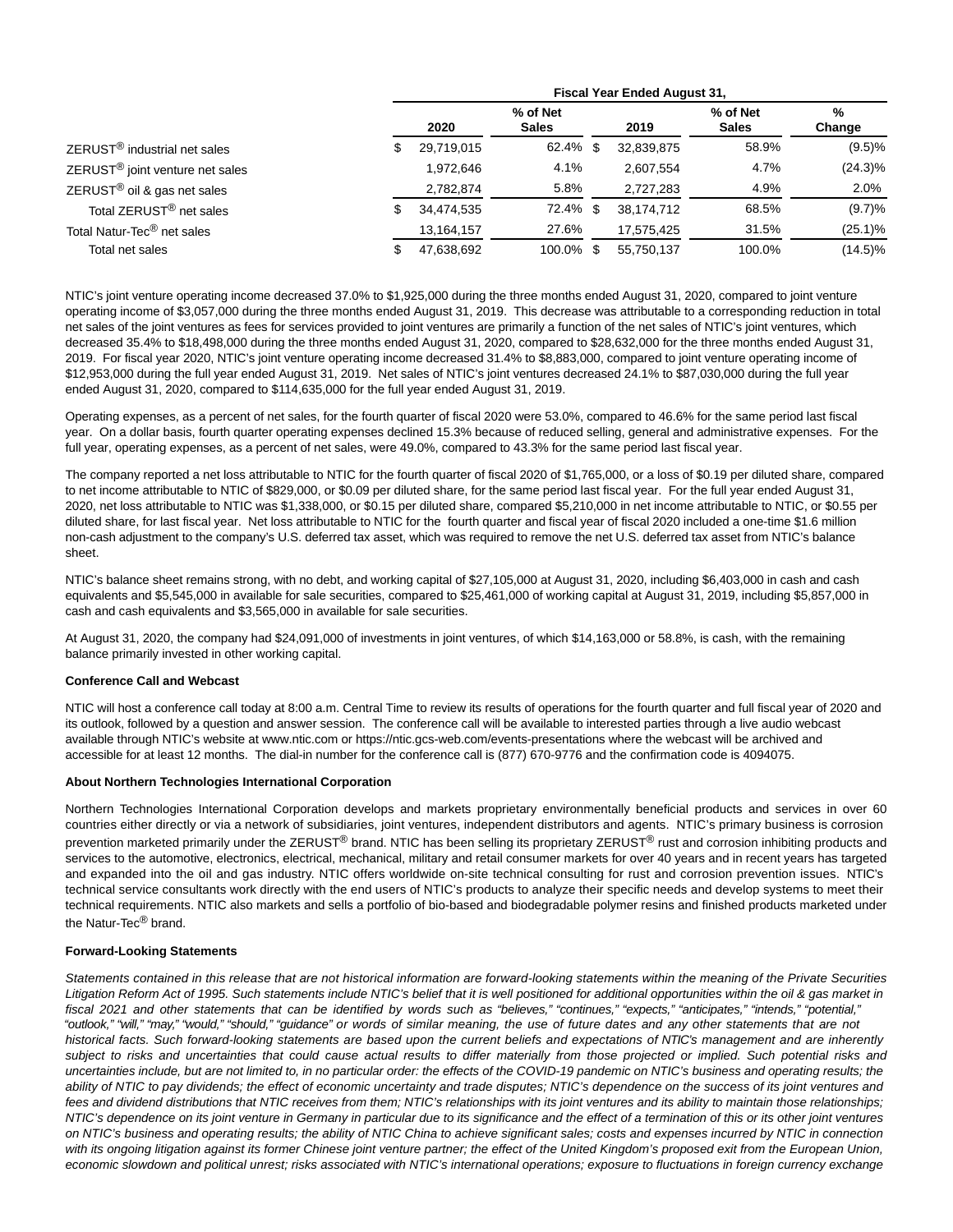rates and tariffs, including in particular the Euro compared to the U.S. dollar; the health of the U.S. and worldwide economies, including in particular the U.S. automotive industry; the level of growth in NTIC's markets; NTIC's investments in research and development efforts; acceptance of existing and new products; timing of NTIC's receipt of purchase orders under supply contracts; variability in sales to customers in the oil and gas industry and the effect on NTIC's quarterly financial results; increased competition; the costs and effects of complying with changes in tax, fiscal, government and other regulatory policies, including the new tax reform law, which could result in a write-down of our deferred tax assets, and rules relating to environmental, health and safety matters; pending and potential litigation; and NTIC's reliance on its intellectual property rights and the absence of infringement of the intellectual property rights of others. More detailed information on these and additional factors which could affect NTIC's operating and financial results is described in the company's filings with the Securities and Exchange Commission, including its annual report on Form 10-K for the fiscal year ended August 31, 2019 and subsequent quarterly reports on Form 10-Q, and its annual report on Form 10-K for the fiscal year ended August 31, 2020 to be filed with the SEC. NTIC urges all interested parties to read these reports to gain a better understanding of the many business and other risks that the company faces. Additionally, NTIC undertakes no obligation to publicly release the results of any revisions to these forwardlooking statements, which may be made to reflect events or circumstances occurring after the date hereof or to reflect the occurrence of unanticipated events.

## **NORTHERN TECHNOLOGIES INTERNATIONAL CORPORATION AND SUBSIDIARIES CONSOLIDATED BALANCE SHEETS - AUGUST 31, 2020 AND 2019**

|                                                                      | <b>August 31, 2020</b> | <b>August 31, 2019</b> |            |  |
|----------------------------------------------------------------------|------------------------|------------------------|------------|--|
| <b>ASSETS</b>                                                        |                        |                        |            |  |
| <b>CURRENT ASSETS:</b>                                               |                        |                        |            |  |
| Cash and cash equivalents                                            | \$<br>6,403,032        | \$                     | 5,856,758  |  |
| Available for sale securities                                        | 5,544,722              |                        | 3,565,258  |  |
| Receivables:                                                         |                        |                        |            |  |
| Trade excluding joint ventures, less allowance for doubtful accounts |                        |                        |            |  |
| of \$90,000 as of August 31, 2020 and \$65,000 as of August 31, 2019 | 8,072,212              |                        | 9,779,518  |  |
| Trade joint ventures                                                 | 475,900                |                        | 824,473    |  |
| Fees for services provided to joint ventures                         | 927,286                |                        | 1,268,000  |  |
| Income taxes                                                         | 19,907                 |                        | 457,018    |  |
| Inventories                                                          | 10,961,796             |                        | 10,488,728 |  |
| Prepaid expenses                                                     | 797,495                |                        | 1,062,609  |  |
| <b>Total current assets</b>                                          | 33,202,350             |                        | 33,302,362 |  |
|                                                                      |                        |                        |            |  |
| PROPERTY AND EQUIPMENT, NET                                          | 7,110,789              |                        | 7,358,159  |  |
| <b>OTHER ASSETS:</b>                                                 |                        |                        |            |  |
| Investments in joint ventures                                        | 24,090,826             |                        | 24,207,339 |  |
| Deferred income taxes                                                | 209,729                |                        | 1,634,258  |  |
| Patents and trademarks, net                                          | 802,006                |                        | 1,008,969  |  |
| Operating lease right of use asset                                   | 658,788                |                        |            |  |
| Total other assets                                                   | 25,761,349             |                        | 26,850,566 |  |
| <b>Total assets</b>                                                  | \$<br>66,074,488       | \$                     | 67,511,087 |  |
|                                                                      |                        |                        |            |  |
| <b>LIABILITIES AND EQUITY</b><br><b>CURRENT LIABILITIES:</b>         |                        |                        |            |  |
| Accounts payable                                                     | \$<br>3,205,241        | \$                     | 4,505,531  |  |
| Income taxes payable                                                 | 310,922                |                        | 6,759      |  |
| Accrued liabilities:                                                 |                        |                        |            |  |
| Payroll and related benefits                                         | 1,314,978              |                        | 1,857,971  |  |
| Other                                                                | 880,118                |                        | 1,471,532  |  |
| Current portion of operating lease                                   | 386,345                |                        |            |  |
| <b>Total current liabilities</b>                                     | 6,097,604              |                        | 7,841,793  |  |
| <b>LONG-TERM LIABILITIES:</b>                                        |                        |                        |            |  |
| Operating lease, less current portion                                | 272,443                |                        |            |  |
| Total long-term liabilities                                          | 272,443                |                        |            |  |
|                                                                      |                        |                        |            |  |

# COMMITMENTS AND CONTINGENCIES

# EQUITY:

Preferred stock, no par value; authorized 10,000 shares; none issued and outstanding  $-$ 

Common stock, \$0.02 par value per share; authorized 15,000,000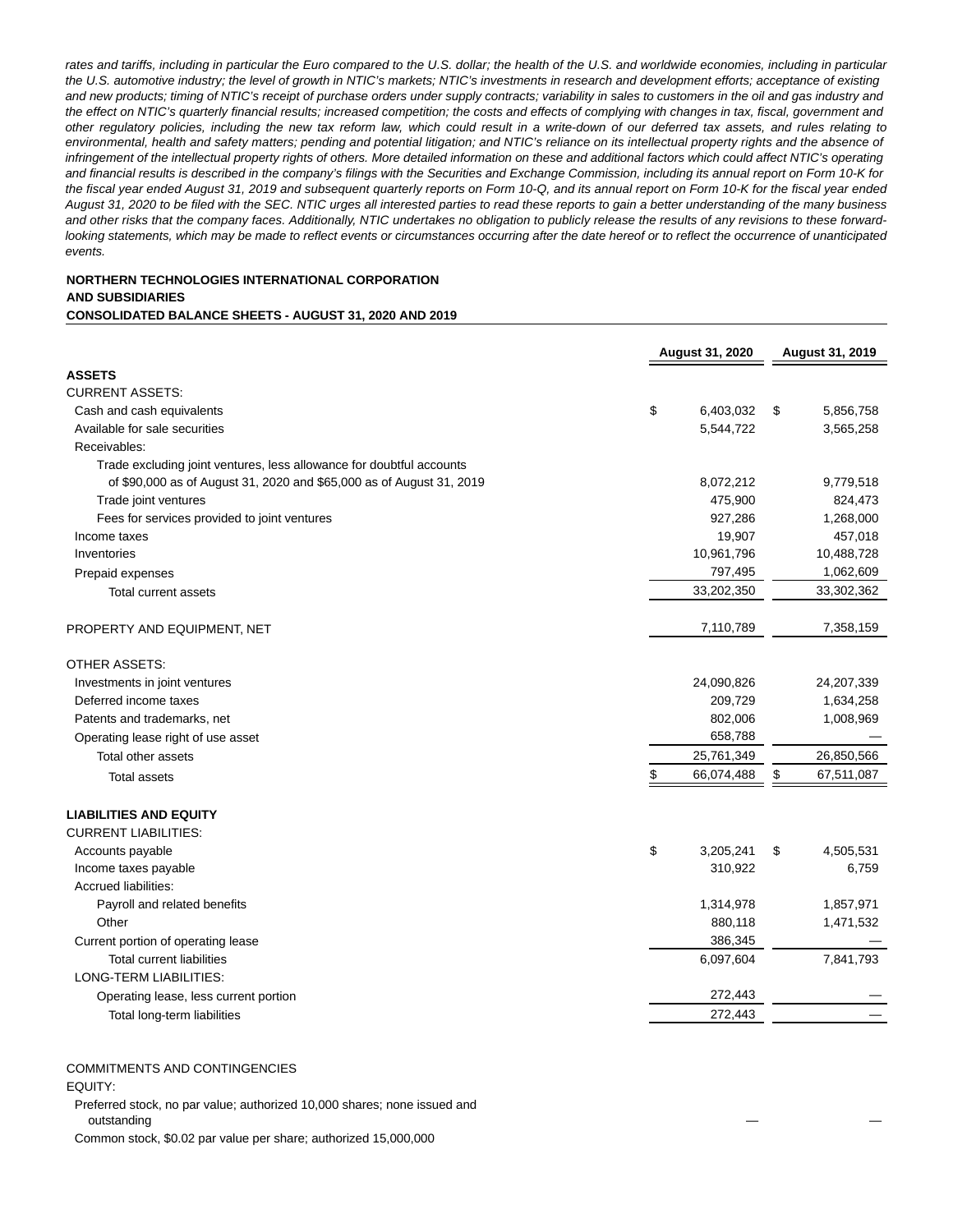| shares as of August 31, 2020 and August 31, 2019;            |             |             |
|--------------------------------------------------------------|-------------|-------------|
| issued and outstanding 9,099,990 and 9,086,816, respectively | 182.000     | 181.736     |
| Additional paid-in capital                                   | 17.415.043  | 16,013,338  |
| Retained earnings                                            | 42.472.810  | 44,992,719  |
| Accumulated other comprehensive loss                         | (3,410,438) | (4,593,178) |
| Stockholders' equity                                         | 56,659,415  | 56,594,615  |
| Non-controlling interests                                    | 3,045,026   | 3,074,679   |
| Total equity                                                 | 59.704.441  | 59,669,294  |
| Total liabilities and equity                                 | 66,074,488  | 67,511,087  |
|                                                              |             |             |

## **NORTHERN TECHNOLOGIES INTERNATIONAL CORPORATION AND SUBSIDIARIES CONSOLIDATED STATEMENTS OF OPERATIONS (UNAUDITED) FOR THE THREE AND TWELVE MONTHS ENDED AUGUST 31, 2020 AND 2019**

| <b>August 31, 2020</b><br><b>August 31, 2020</b><br><b>August 31, 2019</b><br><b>August 31, 2019</b><br><b>NET SALES:</b><br>Net sales, excluding joint ventures<br>\$<br>9,561,036<br>\$<br>13,144,465<br>\$<br>45,666,045<br>\$<br>53,142,583<br>467,649<br>1,972,646<br>303,099<br>2,607,554<br>Net sales, to joint ventures<br>10,028,685<br>13,447,564<br>47,638,691<br>55,750,137<br>Total net sales<br>6,617,787<br>9,086,655<br>31,609,274<br>37,970,244<br>Cost of goods sold<br>3,410,898<br>4,360,909<br>16,029,417<br>17,779,893<br>Gross profit<br>JOINT VENTURE OPERATIONS:<br>Equity in income of joint ventures<br>803,746<br>1,628,730<br>4,270,327<br>7,225,518<br>1,121,641<br>5,727,579<br>Fees for services provided to joint ventures<br>1,428,547<br>4,612,885<br>1,925,387<br>8,883,212<br>12,953,097<br>Total joint venture operations<br>3,057,277<br><b>OPERATING EXPENSES:</b><br>10,968,592<br>Selling expenses<br>2,171,761<br>2,890,929<br>10,656,689<br>2,079,957<br>2,363,033<br>8,688,309<br>9,349,559<br>General and administrative expenses<br>1,017,331<br>3,979,455<br>3,822,070<br>1,061,292<br>Research and development expenses<br>5,313,010<br>6,271,293<br>23,324,453<br>24,140,221<br>Total operating expenses<br>OPERATING INCOME<br>23,275<br>1,146,893<br>1,588,176<br>6,592,769<br><b>INTEREST INCOME</b><br>151,852<br>26,234<br>167,733<br>78,257<br><b>INTEREST EXPENSE</b><br>(16, 034)<br>(2,210)<br>(16,034)<br>(13, 567)<br>INCOME BEFORE INCOME TAX EXPENSE<br>159,093<br>1,170,917<br>1,739,875<br>6,657,459<br>1,804,690<br>189,506<br>2,674,635<br>841,837<br><b>INCOME TAX EXPENSE</b><br>NET (LOSS) INCOME<br>(1,645,597)<br>981,411<br>(934, 760)<br>5,815,622<br>119,275<br>152,565<br>402,949<br>606,000<br>NET INCOME ATTRIBUTABLE TO NON- CONTROLLING INTERESTS<br>5,209,622<br>(1,764,872)<br>828,846<br>\$<br>(1,337,709)<br>\$<br>NET (LOSS) INCOME ATTRIBUTABLE TO NTIC<br>\$<br>\$<br>NET (LOSS) INCOME ATTRIBUTABLE TO NTIC<br>PER COMMON SHARE:<br>(0.19)<br>0.09<br>\$<br>(0.15)<br>0.57<br>\$<br>\$<br>$\overline{v}$<br>Basic<br>\$<br>\$<br>(0.19)<br>\$<br>0.09<br>(0.15)<br>\$<br><b>Diluted</b><br>0.55<br>WEIGHTED AVERAGE COMMON SHARES<br>ASSUMED OUTSTANDING:<br>9,099,990<br>9,086,816<br>9,096,981<br>9,085,584<br><b>Basic</b> | <b>Three Months Ended</b> |  |  | <b>Twelve Months Ended</b> |  |  |  |
|-----------------------------------------------------------------------------------------------------------------------------------------------------------------------------------------------------------------------------------------------------------------------------------------------------------------------------------------------------------------------------------------------------------------------------------------------------------------------------------------------------------------------------------------------------------------------------------------------------------------------------------------------------------------------------------------------------------------------------------------------------------------------------------------------------------------------------------------------------------------------------------------------------------------------------------------------------------------------------------------------------------------------------------------------------------------------------------------------------------------------------------------------------------------------------------------------------------------------------------------------------------------------------------------------------------------------------------------------------------------------------------------------------------------------------------------------------------------------------------------------------------------------------------------------------------------------------------------------------------------------------------------------------------------------------------------------------------------------------------------------------------------------------------------------------------------------------------------------------------------------------------------------------------------------------------------------------------------------------------------------------------------------------------------------------------------------------------------------------------------------------------------------------------------------------------------------------------------------------------------------------------------------------------------------------------------------|---------------------------|--|--|----------------------------|--|--|--|
|                                                                                                                                                                                                                                                                                                                                                                                                                                                                                                                                                                                                                                                                                                                                                                                                                                                                                                                                                                                                                                                                                                                                                                                                                                                                                                                                                                                                                                                                                                                                                                                                                                                                                                                                                                                                                                                                                                                                                                                                                                                                                                                                                                                                                                                                                                                       |                           |  |  |                            |  |  |  |
|                                                                                                                                                                                                                                                                                                                                                                                                                                                                                                                                                                                                                                                                                                                                                                                                                                                                                                                                                                                                                                                                                                                                                                                                                                                                                                                                                                                                                                                                                                                                                                                                                                                                                                                                                                                                                                                                                                                                                                                                                                                                                                                                                                                                                                                                                                                       |                           |  |  |                            |  |  |  |
|                                                                                                                                                                                                                                                                                                                                                                                                                                                                                                                                                                                                                                                                                                                                                                                                                                                                                                                                                                                                                                                                                                                                                                                                                                                                                                                                                                                                                                                                                                                                                                                                                                                                                                                                                                                                                                                                                                                                                                                                                                                                                                                                                                                                                                                                                                                       |                           |  |  |                            |  |  |  |
|                                                                                                                                                                                                                                                                                                                                                                                                                                                                                                                                                                                                                                                                                                                                                                                                                                                                                                                                                                                                                                                                                                                                                                                                                                                                                                                                                                                                                                                                                                                                                                                                                                                                                                                                                                                                                                                                                                                                                                                                                                                                                                                                                                                                                                                                                                                       |                           |  |  |                            |  |  |  |
|                                                                                                                                                                                                                                                                                                                                                                                                                                                                                                                                                                                                                                                                                                                                                                                                                                                                                                                                                                                                                                                                                                                                                                                                                                                                                                                                                                                                                                                                                                                                                                                                                                                                                                                                                                                                                                                                                                                                                                                                                                                                                                                                                                                                                                                                                                                       |                           |  |  |                            |  |  |  |
|                                                                                                                                                                                                                                                                                                                                                                                                                                                                                                                                                                                                                                                                                                                                                                                                                                                                                                                                                                                                                                                                                                                                                                                                                                                                                                                                                                                                                                                                                                                                                                                                                                                                                                                                                                                                                                                                                                                                                                                                                                                                                                                                                                                                                                                                                                                       |                           |  |  |                            |  |  |  |
|                                                                                                                                                                                                                                                                                                                                                                                                                                                                                                                                                                                                                                                                                                                                                                                                                                                                                                                                                                                                                                                                                                                                                                                                                                                                                                                                                                                                                                                                                                                                                                                                                                                                                                                                                                                                                                                                                                                                                                                                                                                                                                                                                                                                                                                                                                                       |                           |  |  |                            |  |  |  |
|                                                                                                                                                                                                                                                                                                                                                                                                                                                                                                                                                                                                                                                                                                                                                                                                                                                                                                                                                                                                                                                                                                                                                                                                                                                                                                                                                                                                                                                                                                                                                                                                                                                                                                                                                                                                                                                                                                                                                                                                                                                                                                                                                                                                                                                                                                                       |                           |  |  |                            |  |  |  |
|                                                                                                                                                                                                                                                                                                                                                                                                                                                                                                                                                                                                                                                                                                                                                                                                                                                                                                                                                                                                                                                                                                                                                                                                                                                                                                                                                                                                                                                                                                                                                                                                                                                                                                                                                                                                                                                                                                                                                                                                                                                                                                                                                                                                                                                                                                                       |                           |  |  |                            |  |  |  |
|                                                                                                                                                                                                                                                                                                                                                                                                                                                                                                                                                                                                                                                                                                                                                                                                                                                                                                                                                                                                                                                                                                                                                                                                                                                                                                                                                                                                                                                                                                                                                                                                                                                                                                                                                                                                                                                                                                                                                                                                                                                                                                                                                                                                                                                                                                                       |                           |  |  |                            |  |  |  |
|                                                                                                                                                                                                                                                                                                                                                                                                                                                                                                                                                                                                                                                                                                                                                                                                                                                                                                                                                                                                                                                                                                                                                                                                                                                                                                                                                                                                                                                                                                                                                                                                                                                                                                                                                                                                                                                                                                                                                                                                                                                                                                                                                                                                                                                                                                                       |                           |  |  |                            |  |  |  |
|                                                                                                                                                                                                                                                                                                                                                                                                                                                                                                                                                                                                                                                                                                                                                                                                                                                                                                                                                                                                                                                                                                                                                                                                                                                                                                                                                                                                                                                                                                                                                                                                                                                                                                                                                                                                                                                                                                                                                                                                                                                                                                                                                                                                                                                                                                                       |                           |  |  |                            |  |  |  |
|                                                                                                                                                                                                                                                                                                                                                                                                                                                                                                                                                                                                                                                                                                                                                                                                                                                                                                                                                                                                                                                                                                                                                                                                                                                                                                                                                                                                                                                                                                                                                                                                                                                                                                                                                                                                                                                                                                                                                                                                                                                                                                                                                                                                                                                                                                                       |                           |  |  |                            |  |  |  |
|                                                                                                                                                                                                                                                                                                                                                                                                                                                                                                                                                                                                                                                                                                                                                                                                                                                                                                                                                                                                                                                                                                                                                                                                                                                                                                                                                                                                                                                                                                                                                                                                                                                                                                                                                                                                                                                                                                                                                                                                                                                                                                                                                                                                                                                                                                                       |                           |  |  |                            |  |  |  |
|                                                                                                                                                                                                                                                                                                                                                                                                                                                                                                                                                                                                                                                                                                                                                                                                                                                                                                                                                                                                                                                                                                                                                                                                                                                                                                                                                                                                                                                                                                                                                                                                                                                                                                                                                                                                                                                                                                                                                                                                                                                                                                                                                                                                                                                                                                                       |                           |  |  |                            |  |  |  |
|                                                                                                                                                                                                                                                                                                                                                                                                                                                                                                                                                                                                                                                                                                                                                                                                                                                                                                                                                                                                                                                                                                                                                                                                                                                                                                                                                                                                                                                                                                                                                                                                                                                                                                                                                                                                                                                                                                                                                                                                                                                                                                                                                                                                                                                                                                                       |                           |  |  |                            |  |  |  |
|                                                                                                                                                                                                                                                                                                                                                                                                                                                                                                                                                                                                                                                                                                                                                                                                                                                                                                                                                                                                                                                                                                                                                                                                                                                                                                                                                                                                                                                                                                                                                                                                                                                                                                                                                                                                                                                                                                                                                                                                                                                                                                                                                                                                                                                                                                                       |                           |  |  |                            |  |  |  |
|                                                                                                                                                                                                                                                                                                                                                                                                                                                                                                                                                                                                                                                                                                                                                                                                                                                                                                                                                                                                                                                                                                                                                                                                                                                                                                                                                                                                                                                                                                                                                                                                                                                                                                                                                                                                                                                                                                                                                                                                                                                                                                                                                                                                                                                                                                                       |                           |  |  |                            |  |  |  |
|                                                                                                                                                                                                                                                                                                                                                                                                                                                                                                                                                                                                                                                                                                                                                                                                                                                                                                                                                                                                                                                                                                                                                                                                                                                                                                                                                                                                                                                                                                                                                                                                                                                                                                                                                                                                                                                                                                                                                                                                                                                                                                                                                                                                                                                                                                                       |                           |  |  |                            |  |  |  |
|                                                                                                                                                                                                                                                                                                                                                                                                                                                                                                                                                                                                                                                                                                                                                                                                                                                                                                                                                                                                                                                                                                                                                                                                                                                                                                                                                                                                                                                                                                                                                                                                                                                                                                                                                                                                                                                                                                                                                                                                                                                                                                                                                                                                                                                                                                                       |                           |  |  |                            |  |  |  |
|                                                                                                                                                                                                                                                                                                                                                                                                                                                                                                                                                                                                                                                                                                                                                                                                                                                                                                                                                                                                                                                                                                                                                                                                                                                                                                                                                                                                                                                                                                                                                                                                                                                                                                                                                                                                                                                                                                                                                                                                                                                                                                                                                                                                                                                                                                                       |                           |  |  |                            |  |  |  |
|                                                                                                                                                                                                                                                                                                                                                                                                                                                                                                                                                                                                                                                                                                                                                                                                                                                                                                                                                                                                                                                                                                                                                                                                                                                                                                                                                                                                                                                                                                                                                                                                                                                                                                                                                                                                                                                                                                                                                                                                                                                                                                                                                                                                                                                                                                                       |                           |  |  |                            |  |  |  |
|                                                                                                                                                                                                                                                                                                                                                                                                                                                                                                                                                                                                                                                                                                                                                                                                                                                                                                                                                                                                                                                                                                                                                                                                                                                                                                                                                                                                                                                                                                                                                                                                                                                                                                                                                                                                                                                                                                                                                                                                                                                                                                                                                                                                                                                                                                                       |                           |  |  |                            |  |  |  |
|                                                                                                                                                                                                                                                                                                                                                                                                                                                                                                                                                                                                                                                                                                                                                                                                                                                                                                                                                                                                                                                                                                                                                                                                                                                                                                                                                                                                                                                                                                                                                                                                                                                                                                                                                                                                                                                                                                                                                                                                                                                                                                                                                                                                                                                                                                                       |                           |  |  |                            |  |  |  |
|                                                                                                                                                                                                                                                                                                                                                                                                                                                                                                                                                                                                                                                                                                                                                                                                                                                                                                                                                                                                                                                                                                                                                                                                                                                                                                                                                                                                                                                                                                                                                                                                                                                                                                                                                                                                                                                                                                                                                                                                                                                                                                                                                                                                                                                                                                                       |                           |  |  |                            |  |  |  |
|                                                                                                                                                                                                                                                                                                                                                                                                                                                                                                                                                                                                                                                                                                                                                                                                                                                                                                                                                                                                                                                                                                                                                                                                                                                                                                                                                                                                                                                                                                                                                                                                                                                                                                                                                                                                                                                                                                                                                                                                                                                                                                                                                                                                                                                                                                                       |                           |  |  |                            |  |  |  |
|                                                                                                                                                                                                                                                                                                                                                                                                                                                                                                                                                                                                                                                                                                                                                                                                                                                                                                                                                                                                                                                                                                                                                                                                                                                                                                                                                                                                                                                                                                                                                                                                                                                                                                                                                                                                                                                                                                                                                                                                                                                                                                                                                                                                                                                                                                                       |                           |  |  |                            |  |  |  |
|                                                                                                                                                                                                                                                                                                                                                                                                                                                                                                                                                                                                                                                                                                                                                                                                                                                                                                                                                                                                                                                                                                                                                                                                                                                                                                                                                                                                                                                                                                                                                                                                                                                                                                                                                                                                                                                                                                                                                                                                                                                                                                                                                                                                                                                                                                                       |                           |  |  |                            |  |  |  |
|                                                                                                                                                                                                                                                                                                                                                                                                                                                                                                                                                                                                                                                                                                                                                                                                                                                                                                                                                                                                                                                                                                                                                                                                                                                                                                                                                                                                                                                                                                                                                                                                                                                                                                                                                                                                                                                                                                                                                                                                                                                                                                                                                                                                                                                                                                                       |                           |  |  |                            |  |  |  |
|                                                                                                                                                                                                                                                                                                                                                                                                                                                                                                                                                                                                                                                                                                                                                                                                                                                                                                                                                                                                                                                                                                                                                                                                                                                                                                                                                                                                                                                                                                                                                                                                                                                                                                                                                                                                                                                                                                                                                                                                                                                                                                                                                                                                                                                                                                                       |                           |  |  |                            |  |  |  |